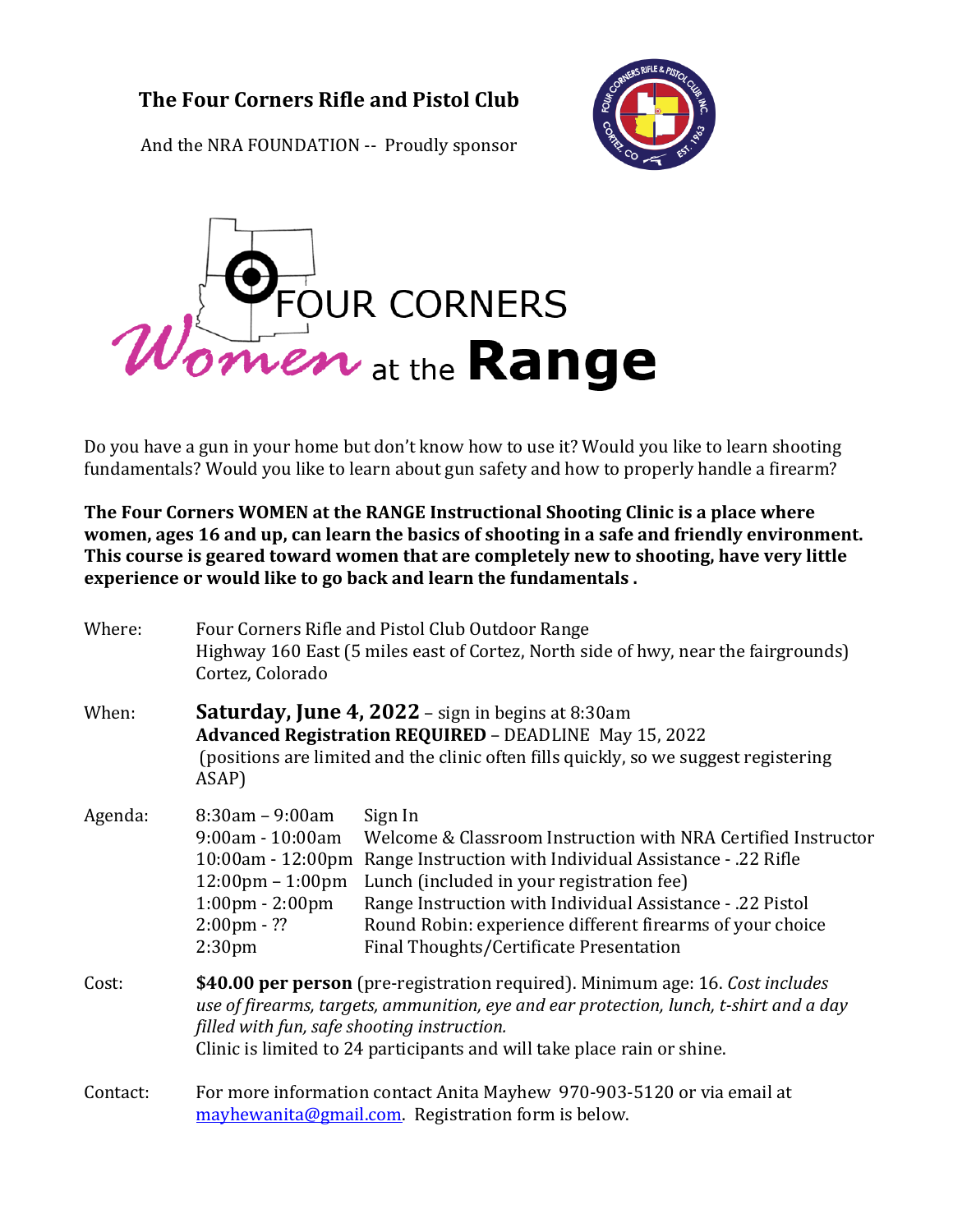## *WOMEN at the RANGE Instructional Shooting Clinic - 2022 -Registration Form*

Presented by NRA Foundation Grants & Four Corners Rifle & Pistol Club Cortez, Colorado

Positions are limited (24). Please send Registration Form and check (payable to 4CRPC) before May 15, 2022 to:

| Four Corners Rifle & Pistol Club |                                                                                                    |
|----------------------------------|----------------------------------------------------------------------------------------------------|
| Attn: Anita Mayhew - W@R         |                                                                                                    |
| 27238 Road M                     |                                                                                                    |
| Dolores CO 81323                 |                                                                                                    |
|                                  | mayhewanita@gmail.com (this form and information also available at 4 corners rifle and pistol.com) |

| I verify that I am 16 or more than 16 years old: _____ yes ______ no                                                                                                                                                                                                                                                                                    |
|---------------------------------------------------------------------------------------------------------------------------------------------------------------------------------------------------------------------------------------------------------------------------------------------------------------------------------------------------------|
| Women's T-Shirt Size: S _ M__ L__ XL__ 2X__ 3X__                                                                                                                                                                                                                                                                                                        |
| Please provide a little information about yourself:<br>$\mathbf{I}$ and $\mathbf{I}$ and $\mathbf{I}$ and $\mathbf{I}$ and $\mathbf{I}$ and $\mathbf{I}$ and $\mathbf{I}$ and $\mathbf{I}$ and $\mathbf{I}$ and $\mathbf{I}$ and $\mathbf{I}$ and $\mathbf{I}$ and $\mathbf{I}$ and $\mathbf{I}$ and $\mathbf{I}$ and $\mathbf{I}$ and $\mathbf{I}$ and |

 I have \_\_\_\_\_ never shot before … Request Level 1 Shooting \_\_\_\_\_ some shooting experience … Request Level 1 Shooting \_\_\_\_\_ more experienced shooter …. Request Level 2 Shooting …. More challenging targets and distances (a limited number of "Level 2" shooting positions will be available)

The WOMEN at the RANGE Instructional Shooting Clinic will be held at the Four Corners Rifle & Pistol Club Outdoor Range located approximately 5 miles east of Cortez on Highway 160 near Phil's World and across the highway from the Montezuma County Fairgrounds.

\*\*\* Participants will not want to wear low-cut shirts or open-toed shoes to the Clinic …. it is possible for hot shell casings to be ejected into your low-cut shirt or open shoes, causing discomfort or burns.